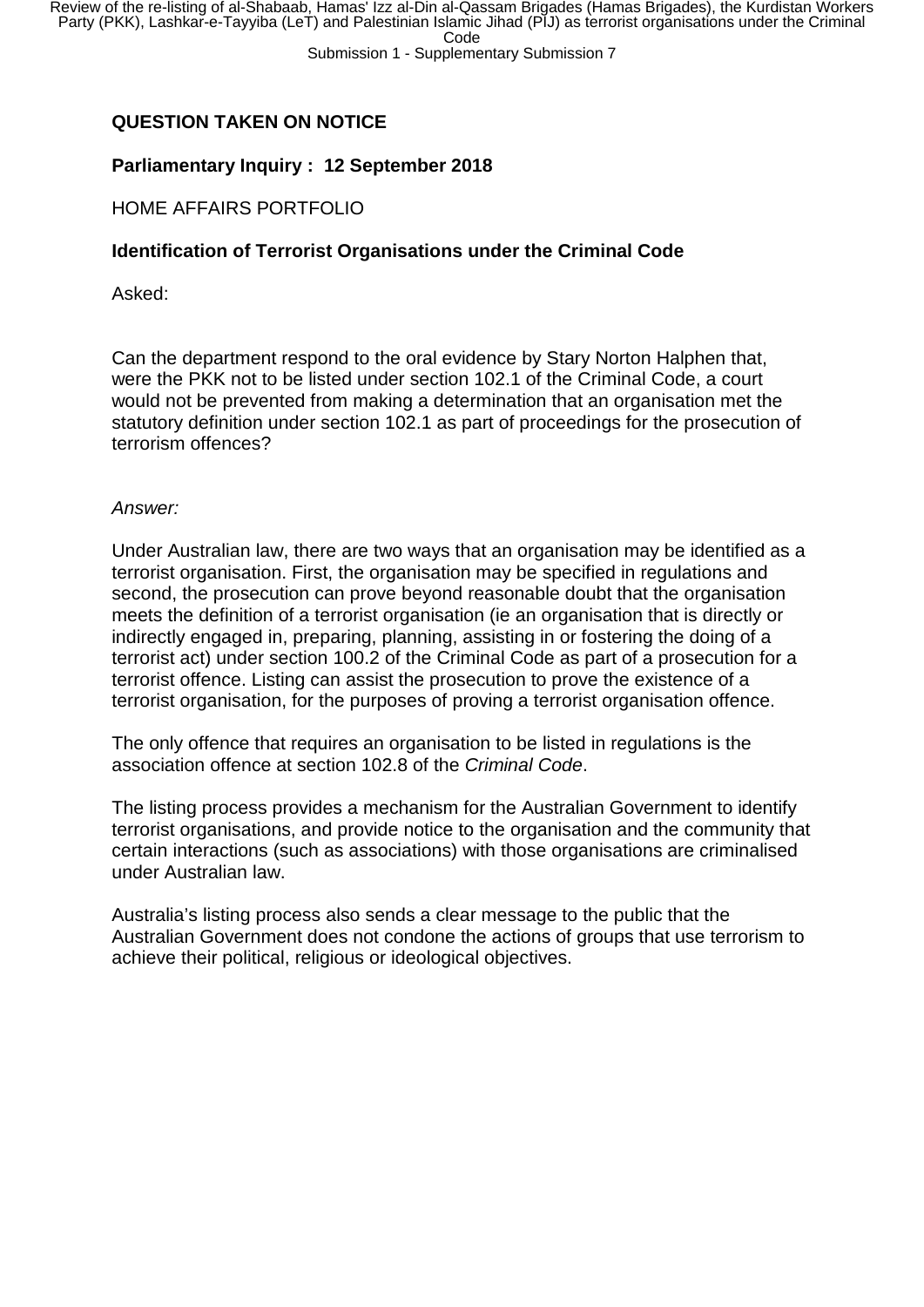## **QUESTION TAKEN ON NOTICE**

### **Parliamentary Inquiry : 12 September 2018**

### HOME AFFAIRS PORTFOLIO

### **Applications of Australia's terrorist organisation offences**

Asked:

Can the department provide further information about the applications of Australia's terrorist organisation offences, in response to concern in the public submissions about how the provisions could apply to the Kurdish community in Australia?

#### *Answer:*

To the extent that criminal offences may apply to conduct related to the PKK, the offence provisions in the *Criminal Code* are appropriate and targeted.

Australia's terrorist organisation offences are limited in their application to membership, association, providing support, recruiting, directing activities, providing funding, and training for the PKK.

Australian law does not criminalise support for other, non-violent, Kurdish civil society independence movements or political parties who support Kurdish rights and aspirations for independence or autonomy.

Australia's terrorist organisation offences (including the offence of associating with a terrorist organisation) were introduced in 2004. These offences have been drafted carefully to ensure they do not criminalise actions that do not contribute to terrorism.

- The offence of associating with a terrorist organisation contains a range of important exceptions (s102.8(4)), and expressly states that the offence does not apply so as to limit any constitutional doctrine of implied freedom of political communication (s102.8(6)).
- Further, the offence of providing support for a terrorist organisation requires that an individual intentionally provides support to the organisation, which would help that organisation to engage in terrorist activities (s102.7(1)(a)).

The purpose of Australia's terrorist organisation offences is to limit support for terrorist organisations which would allow them to flourish and enhance their ability to commit acts of violence.

These offence provisions send a clear message to the public that the Australian Government does not condone the actions of groups that use terrorism to achieve their political, religious or ideological objectives. In addition, Australia's listing process provides a mechanism for the Australian Government to identify terrorist organisations, and provide notice to the organisation and the community that certain interactions with those organisations are criminalised under Australian law.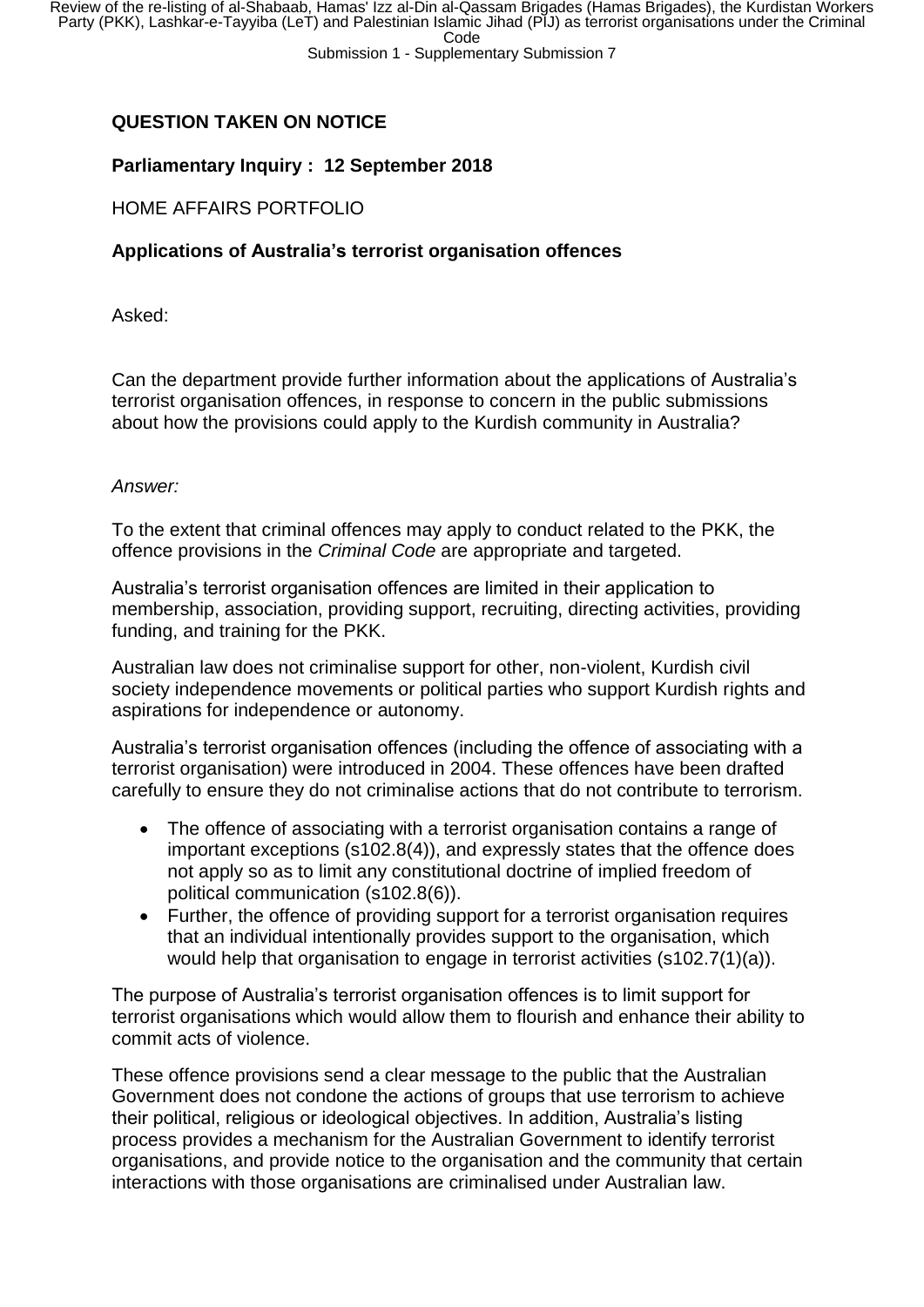# **QUESTION TAKEN ON NOTICE**

## **Parliamentary Inquiry : 12 September 2018**

## HOME AFFAIRS PORTFOLIO

## **Other country listings of the PKK**

Asked:

Can the department provide information about other country listings of the PKK, including information about the regularity with which the listings are reviewed?

### *Answer:*

While the approach of other countries is relevant to Australia's consideration of organisations for proscription, each country's scheme differs, including by applying differing legislative thresholds which enliven different offences and differing restrictions on contact with organisations.

The information below is from publicly available information:

The PKK is currently proscribed as a terrorist organisation by a number of countries, including Canada, New Zealand, the UK and US.

Under **Canada's** *Criminal Code* the listing of terrorist organisations is reviewed every two years.

Designations of terrorist organisations in **New Zealand** expire and must be re-made every three years under the *Terrorism Suppression Act*

Under the **United Kingdom** terrorist listing scheme in the *Terrorism Act 2000*, proscriptions of a terrorist group do not expire. The UK Secretary of State may review the proscription of an organisation upon application by the proscribed organisation or a person affected by the proscription of proscribed organisation.

Similarly, in the **United States** the listing of a foreign terrorist organisation under the *Immigration and Nationality Act* is not subject to a specified review period under legislation.